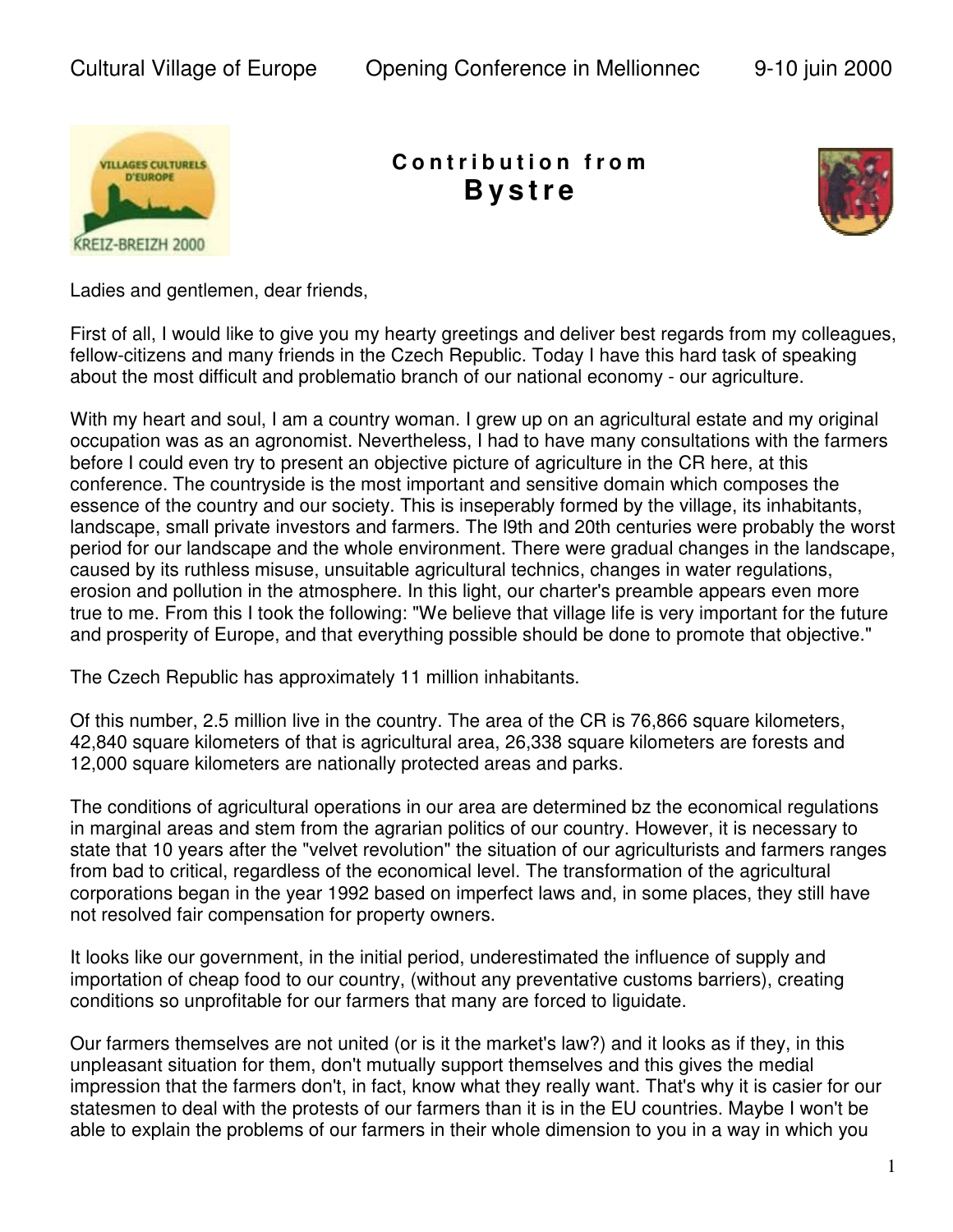could understand them. In the 40 years of the communist government and effort to "industrialize agriculture", the continuity of our rural clans was interrupted. In many places, the love for their land and pride of rural status were lost.

At the present time, with some exeptions, it is hard to continue with old rural traditions and rites, and it seems that this problem is more noticeable in so called wealthier agriculture areas. Nevertheless, the healthy essence of the countryside didn't get lost and even now in our situation, where the proverb: "More stones then bread" still applies, people are loyal to the countryside and agriculture, though obviously at variance with the commercial disposition of our society. Today and everyday they show a practical relationship and love for their land and countryside through their personal courage, bravery and most especially, their hard work.

In our region - the Czechmoravian highlands - as well as in other foothills and mountain areas, the agriculture production is unprofitable and the promotional programs are still unable to solve the problems, especially in the marginal areas. The first reason for this is partly the lack of necessary financial ressources and the second reason is that the rules for getting donations change from year to year.

Up to now there exist no quotas for production, limiting quantity and the minimal purchase prices. The farmer is not able to make destinate plans at the start of the year and he can't estimate the price development on the market. The prices of the agricultural commodities sway remarkably and we can't guess the final effect in the farmer's whole year's work. Of course, the fundamental role this action is played by the low (dumping) prices of imported commodities from the EU countries, Poland, etc.

Along with this, there is a huge pressure created by the international grocery market chains. All of this and other factors lead us to great restrictions, as well as the apprehension of the liquidation of our home production.

Before the 2nd World War there was a fixed place for trade-, sale- and producing agricultural cooperatives in our country, where the owners were mostly the primary producers and then the farmers. Their nationalization after the year 1948 and then socialism in agricultural production led to their extinction. in 1990, farmers expected their properties to be returned to them, but it never came to that. Now, new sale- and functioning cooperatives are being formed, but it is a very complicated and slow process.-

Our region of Policka and Bystre, as I already said, is a part of the Czechmoravian highlands, which forms the water-shed between the Black Sea and the North Sea. According to climatic conditions, the average yearly rainfall is between 650-700mm, the average yearly temperature at 400-730m above sea level is 6-7 degrees C. Of the whole area, 35-40% is forest, and about 30% is meadows and grazing land.

In this region the protected areas and national parks convene under special regulations. There is the protected scenic area of the Zdarske hills and the national parks "Udoli Kretinky a Svratecka hornatina".

The average price of land in the surrounding area of Bystre is approximately 4Kc per square meter.

The population density of the area surrounding Policka and Bystre is approximately 70 people per square kilometer, the unemployment rate is  $\sim$ 21. This rate could be much higher but it has been reduced by the fact that our people work for very low wages. The average wage in this area is far below the state average. The tax return from the government, in our region, fluctuates between 2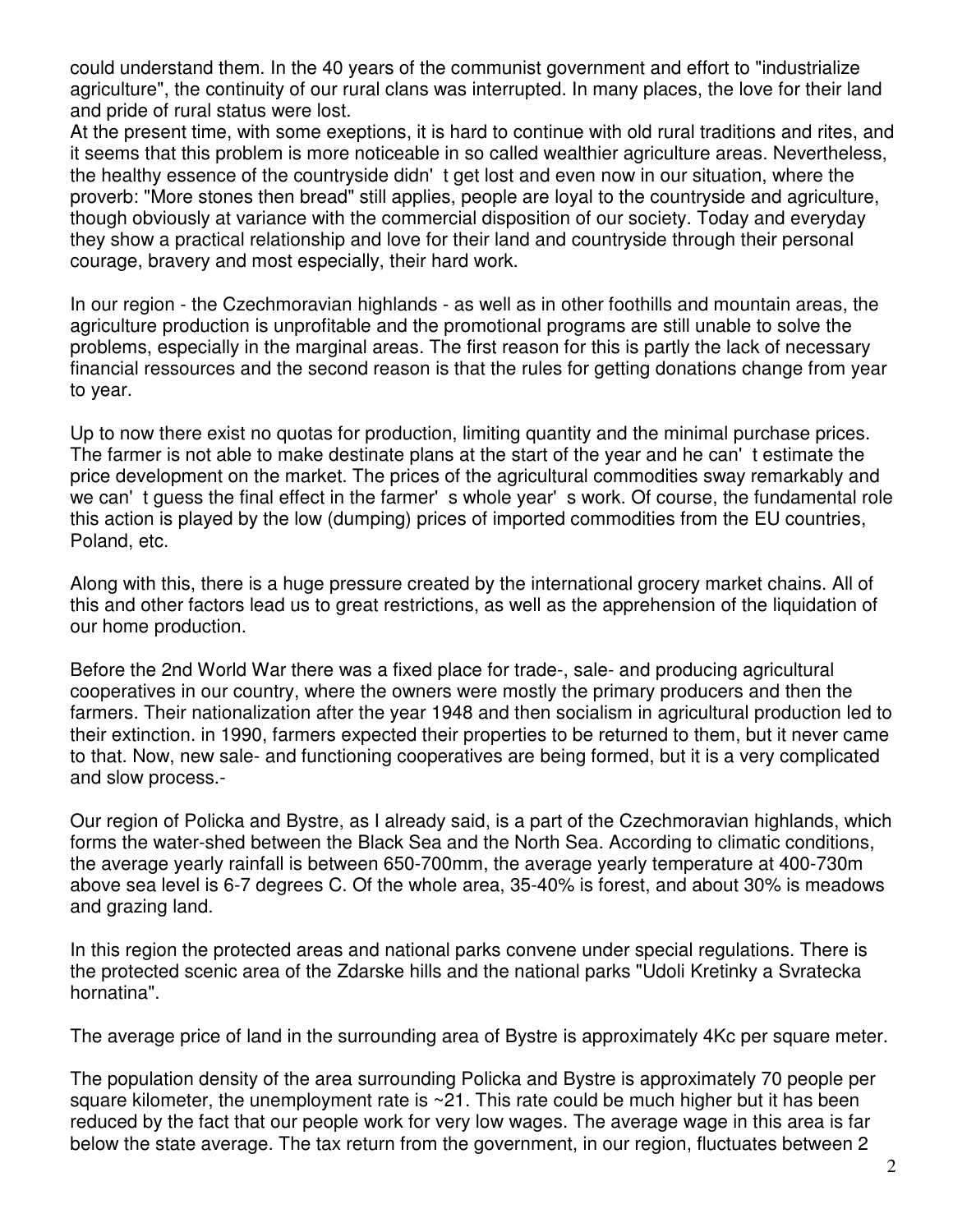and 3 thousand Kc per citizen and this is also one of the lowest. The subsidized grants for villages are minimal. The lawmakers are preparing new tax rules which should reduce the acute difference between rich and poor villages. Of course, the village economics and the possibility of communal investment are inseparably connected with this situation. in the last ten years there has been a big decline of agricultural production in our area. Presently about 8-10 % of the inhabitants of this formally mostly agricultural area are working in this sphere.

This last year, 1999, was the worst of the post-revolutionary years, especially for agriculture. The base prices of petrol, fertilizers, biological-protective materials increased 3 to 5 times. By comparison, the price of wheat is now 3000Kc per ton, which is the same rate as before the year 1989.

The most important factor for the evaluation of income is the common prices, which sank remarkably during the last year. According to the Czech statistic office, the yearly decline in our agriculture is 89.2%. According to the investigation of the agricultural cooperatives and corporation unions the sales o $\epsilon$  the most important commodities sank by 13 billion, which, compared to the year 1998, is decline of 17.1%.

In the last while, by accrediting our state budget, some of the communication mediums are concerned about the rate of subventions in to our agriculture. To give a complete picture, it is necessary to say that EPS or OPP, according to the new methods of the OECD, is 17% in the CR, 45% in the EU, and 37% in the OECD countries. The subventions and further grants in the CR are i71 USD per ha, in the EU they are 895 USD. (Quotation from the papers of the union of agricultural cooperatives and corporations.)

Directly in Bystre are a few small private farms, the biggest consists of 50 ha. The ¢orporation Agro, which hires land from private owners, consists of approximately 1800 ha. 1200 of that are made up of cultivated soil. The crop yield per ha: cereals (mostly wheat, barley) average 48q. It controles the animal production, and because of that, the fodder crops. The utilization of dairy cows: 5,100 per 1 year. The increment of pigs: 0,78 kg per day. And of cattle: 0,93 kg per day. To complete this, here is an example. The farmer receives 7,18Kc per liter of milk and the cost of producing a liter of milk is 7,66Kc, which means a loss of 0,48Kc. The consumer purchase price of milk is around llKc. Due to these facts, the farmers have a low standard of living. They can hardly secure simple reproduction, not to mention investments.

The future of Czech agriculture depends on many ways in the ability of our government, what conditions they can negotiate for our farmers between the countries of the European union.

Of course, our farmers have to help themselves out of this unpleasant situation. (Their love for the country and agriculture helps them cope with the economical and other problems.) One of the positive sides of living in the country is the rural tourism. It is well known that in the cities there is an evident, bigger deflection from the massive tourism to a more peaceful form of holiday and rest. This well known "green tourism", agricultural tourism, doesn' t destroy nature, on the contrary, nature is the object of more intensive care for the lands¢ape, creation, and the maintenance of it. These private activities, as they are known in other European countries, help to stabilize the villages. The Czech Republic has really conditions for this. There are attractive natural and scenic areas, wealthy cultural monuments, (castles, monestaries, chateaus, churches, pilgrimage sites, as well as wellpreserved exibits of old crafts, mills, breweries, etc.) The hearty and hospitable nature of our rural citizens belong among our treasures.